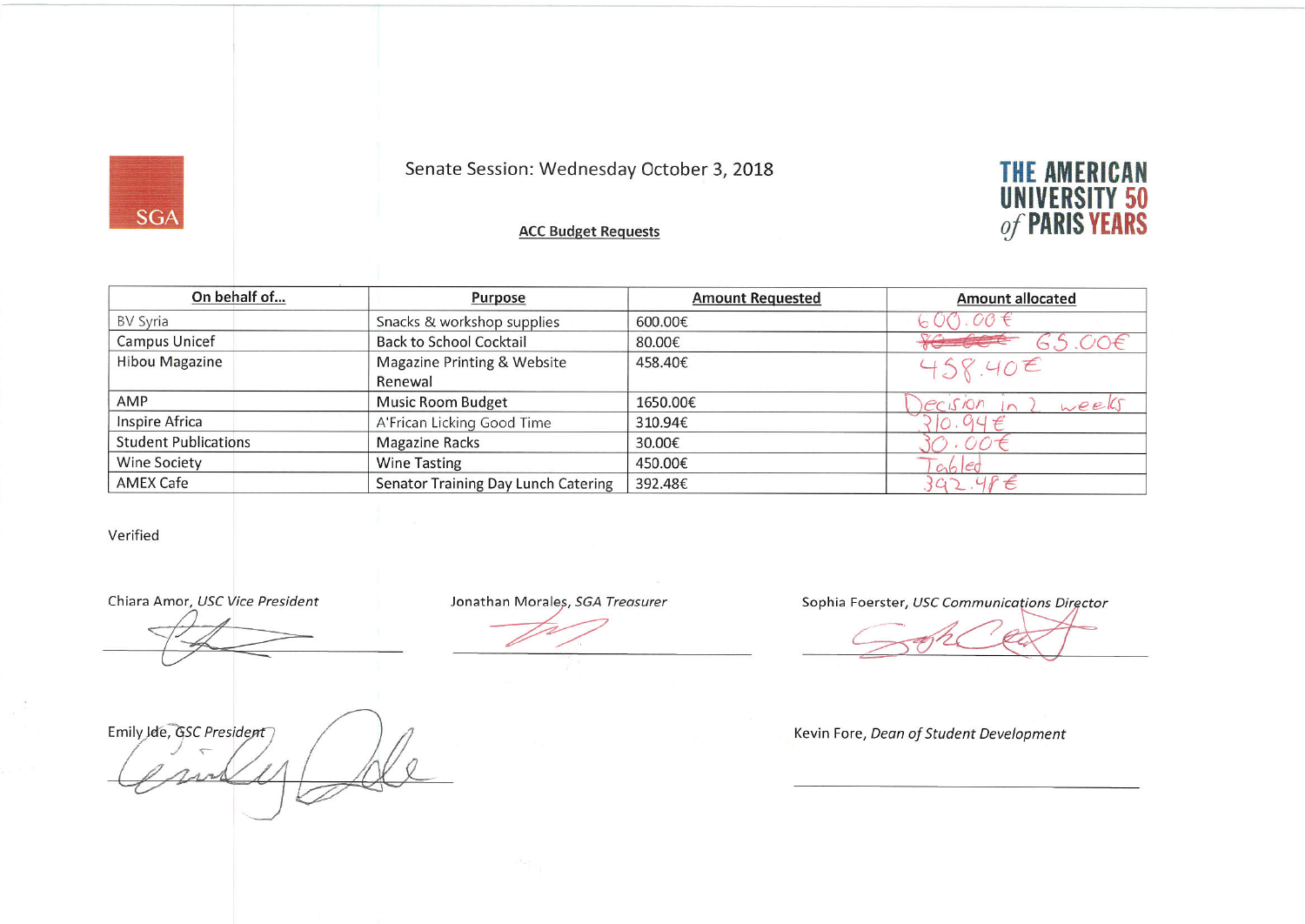# **October 3, 2018 SGA Senate Minutes**

Taken by GSC Communications Director Zoey Mannick

- **12:10 -** Attendance taken, Senate begins
	- Everyone present
- **12:07** Senator Training Day Debrief
	- The banana exercise created more anxiety than it was helpful
	- That exercise didn't allow to work with everyone
	- Possible add a part of senior senators talk about program planning
	- Senators need to read the constitution for better understand of job
	- There was a barrier with the mediator that was brought in
	- Team bonding was great-everyone agreed as long as the budget is sustainable

**12:26**- Event Committee Presentation

- Wednesday- Christina Hesselholdt reading (10/03)
- Thursday- register to vote (last time at AUP) with cocktail 1830-2030
	- Unsure of the number of AUP students who have used Vote from aboard
- Diversity club cocktail
- Tuesday Resume drop in in PL 14 1400-1700

**12:31**- ACC Presentation and Budget Requests

Clubs update- needs to add AUP Union to list

- BV Syria- 600 euros for weekly workshop to purchase food/art supplies
	- Question: clarification on itemization
	- How many families come? roughly 6-9 families at workshops, 10 families on list
	- Do you reuse supplies? -Yes, this is for resupply

Motion passed

- Campus Unicef-80 euros for refund for event last Friday, actual motion is for 65 euros
	- What are you doing this semester?- Regather members, food drive.

Thomas make motion, Sherita seconds, motion passed

- Hibou Magazine- 458.40 euros- for printing magazines and renewal for domain
	- Clarification of printing process- estimation of 2 pages per article, 10 articles, 20 pages total
	- What is traffic on the Hibou website?- Unsure
	- Wasn't there a previous proposal?- Yes
	- Is this for a year?- No just this semester
	- What is the editorial process?- Broad range of topics but there is a mission statement
	- Are there articles ready?- Yes there are about 4 written
	- What makes Hibou different than ASM?- Peacock is journalistic, while Hibou does journalistic and scholarly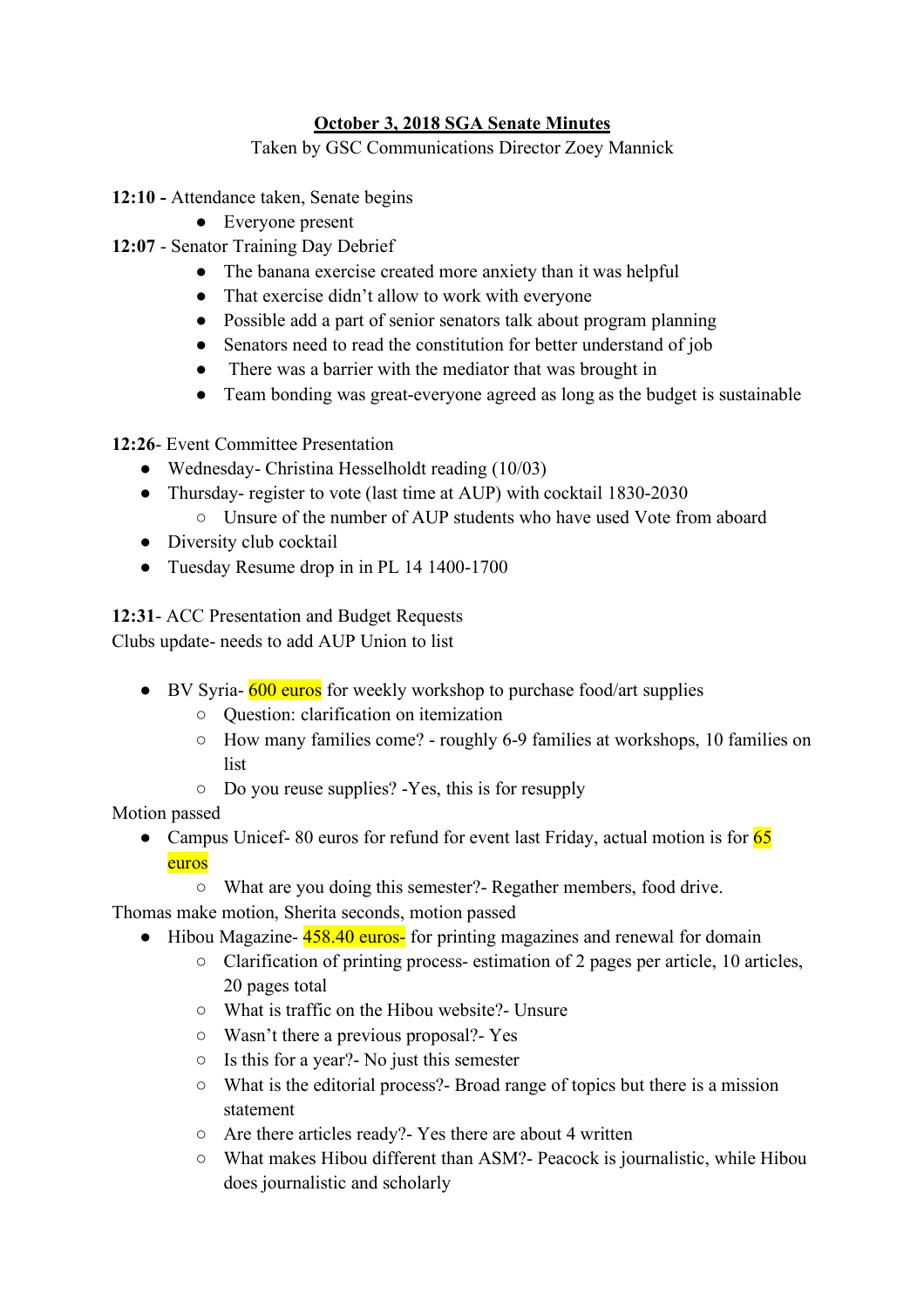- Distribution plan?- New stands in the AUP buildings
- Domain vs publication amount?- 300 for printing, the rest is for the domain renewal

Thomas make motion, second, motion passed

- AMP- (Not to be voted on today)1650 euros for new instruments/equipment
	- Are there plans to move the music room?- Yes
	- Where is the music room?- Through the AMEX
	- Can anyone use the music room?- Yes as long as you sign up your card for access
	- Are you ready to advocate for podcast recording in the new music room?- Yes it is part of the end goal
	- Is this for a year?- Yes as long as the new music room doesn't need anything in spring
	- Why purchase these items when there isn't a program?- It gives students a chance to play since there aren't classes
	- How many people in the club/how many of those people would be willing to teach?- 30-40 people, some of those would be willing to teach, trying to set up classes to learn
	- Who is in charge of instrument care?- Those in the club can
	- What is the protective equipment incase another flood?- Yes there is a request for protective equipment
- Inspire Africa- 310.94 euros reimbursement for event on sept 21 which purchased food

Thomas makes a motion, Jamie seconds, motion passes

• Student Media Publications- $\frac{30 \text{ euros}}{1000}$  for magazine rakes for all publications ○ Are the racks moveable?- Possible, depending on the rack

Thomas makes a motion, Francis seconds, motion passes

- Wine Society-450 euros wine tasting at bleue olive
	- Is everything included?- yes food and wine
	- 450 euros for 25 students?- yes
	- How many events are you planning and what will they cost?- Try to have an event every month, usually the events are 100 euros or less
	- What is the 10 euros that students are paying for used for?- It will pay if there is anything this 450 will not pay for
	- What was spent last year? -Unsure
	- Did you consult with the AMEX for lower prices? -No
- Is tabling the request till next week workable?- Yes we can postpone the event Motion to table the request till next time, second, tabled till next week
	- Senator Training Day Lunch 392.48 euros reimbursement for lunch at training day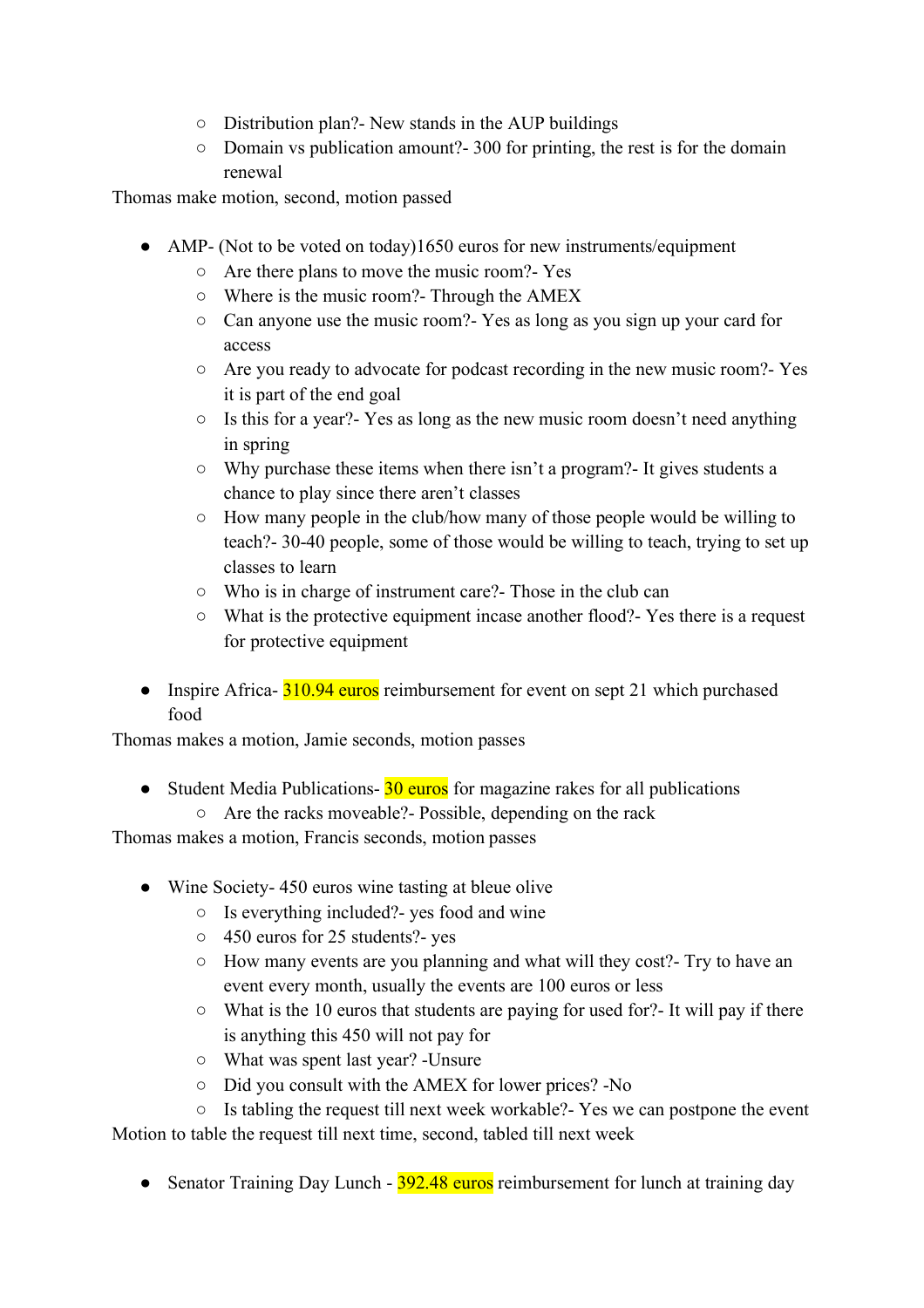○ What happened to the left overs?- Passed out to others Motion made, second, motion passed

## **1315-** Student Union

- Mission statement presented
- Aiding in the restructuring of coup de pouce
- Plans for the semester
	- Academic conference to feature work created by AUP students
	- Library access- no access to the online database during summer
	- Printing allowance- money should be rolled over every year
	- Student wages- should be changed to minimum wage

## **13:20-** New Business

- Sophia- ASM open board meeting
- Chris-Thanksgiving event, change the name
- Chiara- closed senate next week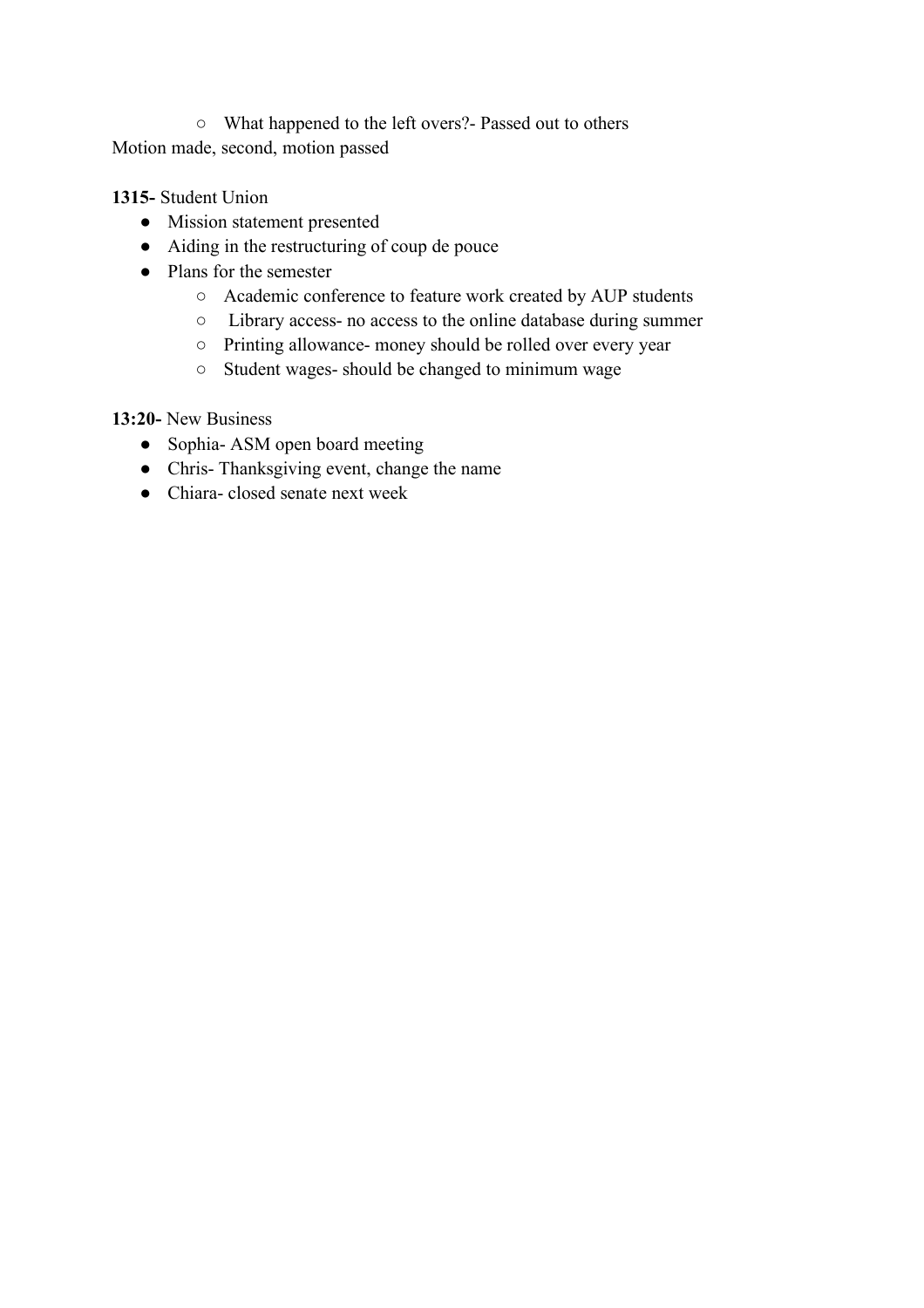## **SENATE FALL 2018 ATTENDANCE SHEET — Present = X (12:10) ; Late (12:11-12:20) ; Absent = AB (after 12:20) ; Excused late/absence = EX (cultural program, immigration)**

| <b>Department</b>                              | Senator              | 12<br>/9                        | 19<br>/9                        | 26/<br>9           | 3/1<br>$\mathbf 0$        | 10<br>/1<br>$\mathbf 0$ | 17<br>/1<br>$\mathbf 0$ |  |  |  | <b>TOTAL AB</b><br>(excluding<br>excused) | <b>TOT</b><br><b>AL</b><br>LATE |
|------------------------------------------------|----------------------|---------------------------------|---------------------------------|--------------------|---------------------------|-------------------------|-------------------------|--|--|--|-------------------------------------------|---------------------------------|
| <b>Art History/Fine Arts</b>                   | Khalid<br>Elaggan    | L.                              | $\pmb{\mathsf{X}}$              | $\pmb{\mathsf{X}}$ |                           |                         |                         |  |  |  |                                           |                                 |
| Comparative<br>Literature                      | Rebecca<br>Herr      | N/<br>Α                         | N/<br>A                         | N/<br>A            | $\mathsf{x}$              |                         |                         |  |  |  |                                           |                                 |
| <b>Computer Science</b>                        | Hussain<br>Alibrahim | $\mathsf{x}$                    | $\pmb{\mathsf{X}}$              | $\pmb{\mathsf{x}}$ | $\pmb{\mathsf{x}}$        |                         |                         |  |  |  |                                           |                                 |
| <b>Economics</b>                               | Amelia<br>Mayberry   | $\pmb{\mathsf{x}}$              | $\pmb{\mathsf{X}}$              | $\pmb{\mathsf{x}}$ | $\pmb{\times}$            |                         |                         |  |  |  |                                           |                                 |
| <b>Film Studies</b>                            | Jamie<br>Nyqvist     | N/<br>$\boldsymbol{\mathsf{A}}$ | N/<br>$\boldsymbol{\mathsf{A}}$ | $\mathsf{X}$       | $\boldsymbol{\mathsf{x}}$ |                         |                         |  |  |  |                                           |                                 |
| <b>French &amp; Modern</b><br><b>Languages</b> |                      | N/<br>Α                         | N/<br>A                         | N/<br>Α            |                           |                         |                         |  |  |  |                                           |                                 |
| Gender, Sexuality, &<br><b>Society</b>         | Dhouha<br>Djerbi     | $\pmb{\mathsf{X}}$              | $\pmb{\mathsf{X}}$              | $\pmb{\mathsf{x}}$ | $\pmb{\mathsf{X}}$        |                         |                         |  |  |  |                                           |                                 |
| Global<br><b>Communications</b>                | Thomas<br>Lopez      | $\mathsf{x}$                    | X                               | X                  | X                         |                         |                         |  |  |  |                                           |                                 |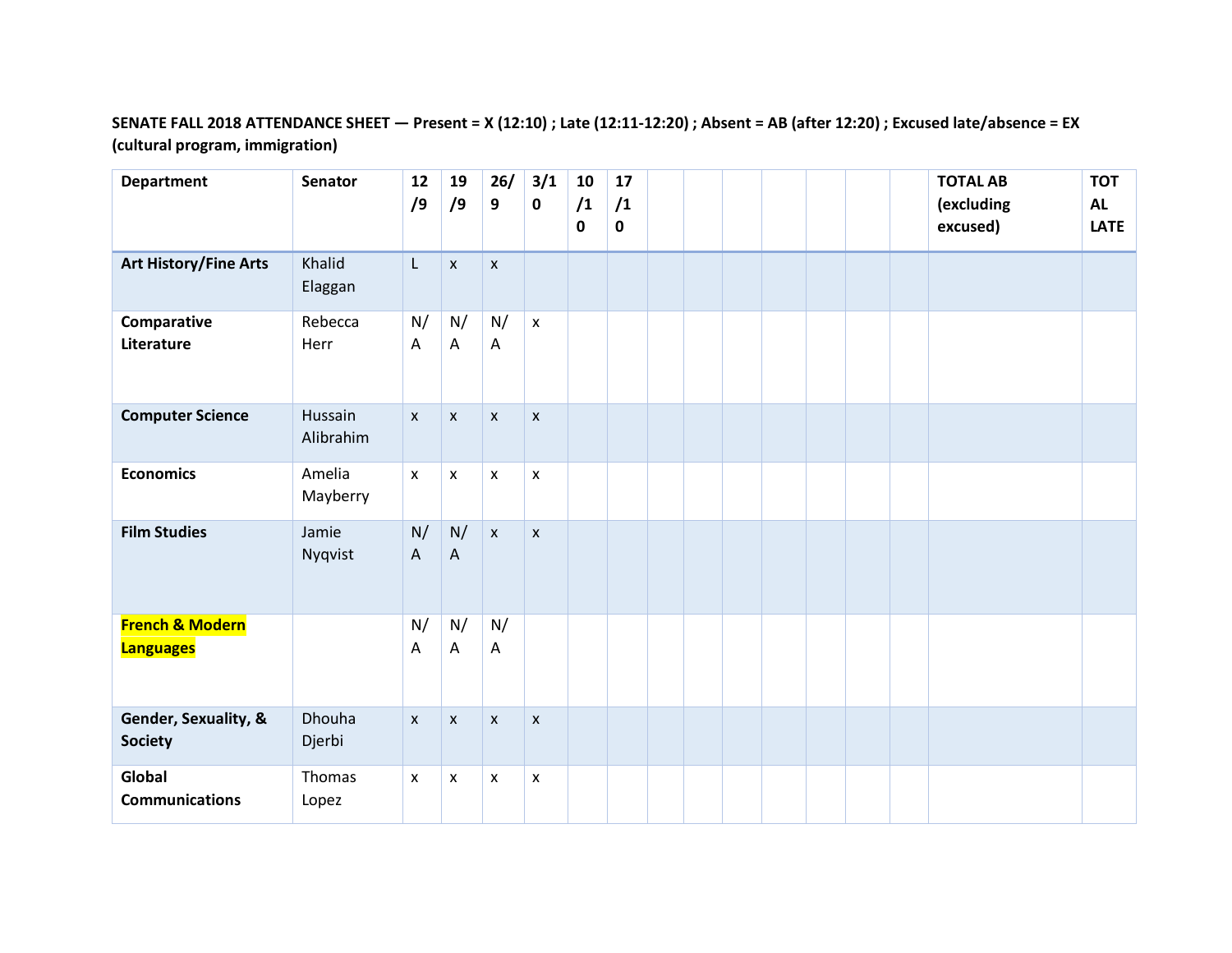| <b>History</b>                          | <b>Oliver Henry</b> | $\pmb{\mathsf{x}}$                                     | $\pmb{\mathsf{X}}$                       | $\pmb{\mathsf{X}}$ | $\pmb{\mathsf{x}}$                       |    |  |  |  |  |  |
|-----------------------------------------|---------------------|--------------------------------------------------------|------------------------------------------|--------------------|------------------------------------------|----|--|--|--|--|--|
| <b>Int'l Business</b><br>Administration | Patrick Nizio       | $\pmb{\mathsf{x}}$                                     | $\mathsf X$                              | $\pmb{\mathsf{x}}$ | $\pmb{\mathsf{x}}$                       |    |  |  |  |  |  |
| Int'l & Comparative<br><b>Politics</b>  | Kevin Shen          | $\mathsf X$                                            | $\mathsf X$                              | $\mathsf X$        | $\boldsymbol{\mathsf{X}}$                |    |  |  |  |  |  |
| Philosophy                              |                     | N/<br>$\boldsymbol{\mathsf{A}}$                        | N/<br>$\mathsf A$                        | N/<br>$\mathsf A$  | N/<br>A                                  |    |  |  |  |  |  |
| Psychology                              | Frances Eby         | $\mathsf X$                                            | $\mathsf X$                              | $\mathsf X$        | $\boldsymbol{\mathsf{X}}$                | EX |  |  |  |  |  |
| Freshman                                | Chris Turner        | $\mathsf{N}/% \mathsf{N}$<br>$\boldsymbol{\mathsf{A}}$ | N/<br>$\mathsf A$                        | $\bar{\mathbf{x}}$ | $\pmb{\mathsf{x}}$                       |    |  |  |  |  |  |
| Sophomore                               | Olivia<br>Jenkins   | N/<br>$\boldsymbol{\mathsf{A}}$                        | $\mathsf{N}/% \mathsf{N}$<br>$\mathsf A$ | $\mathbf{x}$       | $\boldsymbol{\mathsf{X}}$                |    |  |  |  |  |  |
| Junior                                  | Mary<br>Layman      | N/<br>$\boldsymbol{\mathsf{A}}$                        | N/<br>$\boldsymbol{\mathsf{A}}$          | N/<br>$\mathsf A$  | $\mathsf X$                              |    |  |  |  |  |  |
| <b>Senior</b>                           |                     | N/<br>$\boldsymbol{\mathsf{A}}$                        | N/<br>$\mathsf A$                        | N/<br>$\mathsf A$  | $\mathsf{N}/% \mathsf{N}$<br>$\mathsf A$ |    |  |  |  |  |  |
| <b>Visiting</b>                         |                     | N/<br>A                                                | N/<br>$\mathsf A$                        | N/<br>A            | $\mathsf{N}/% \mathsf{N}$<br>A           |    |  |  |  |  |  |